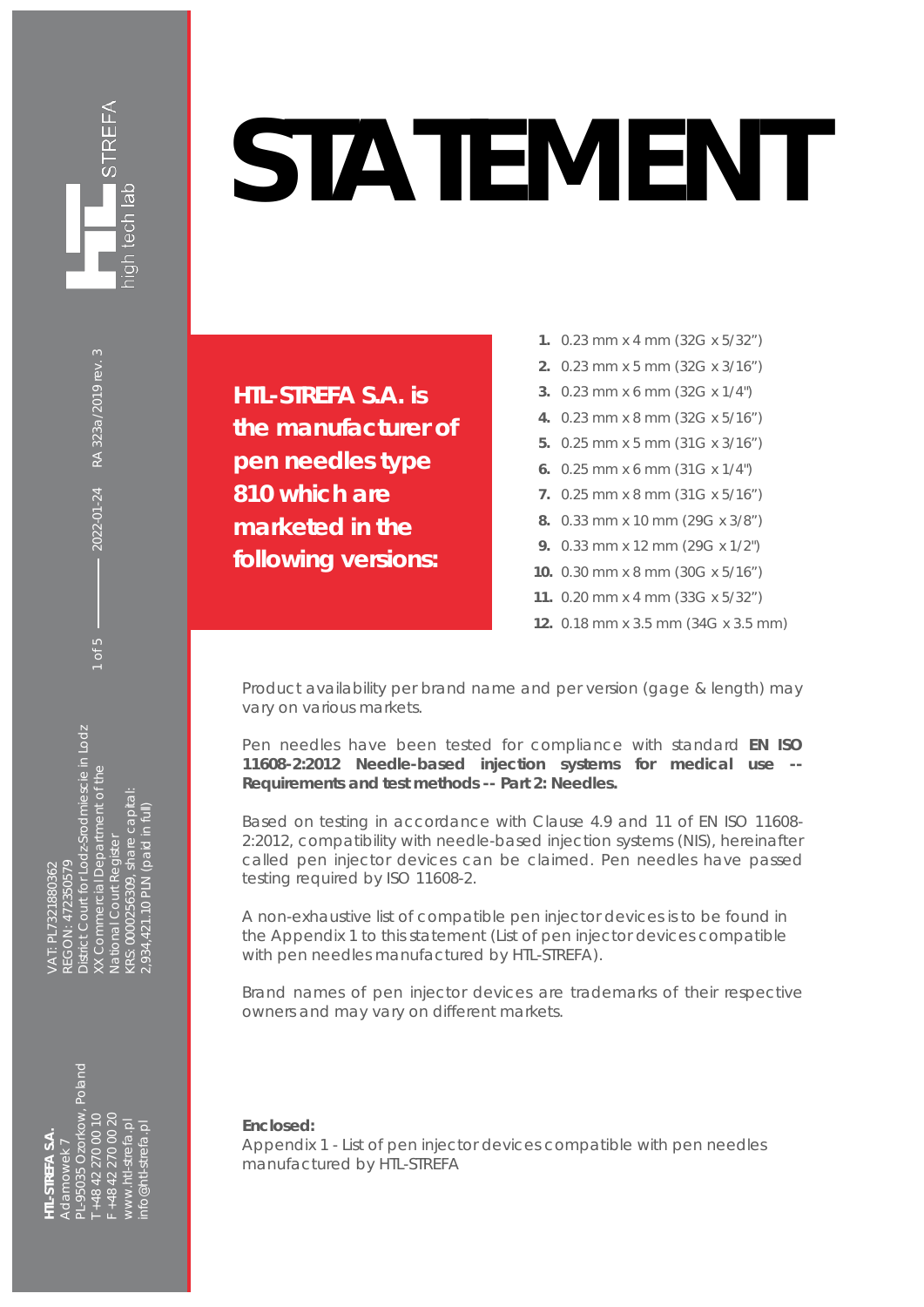**STREFA** high tech lab

 $2 \text{ of } 5 \longrightarrow 2022-01-24 \quad RA \text{ } 323a/2019 \text{ rev.}$ 

2022-01-24 RA 323a/2019 rev. 3

REGON: 472350579<br>District Court for Lodz-Srodmiescie in Lodz<br>XX Commercial Department of the<br>National Court Register<br>KRS: 0000256309, share capital:<br>2,934,421.10 PLN (paid in full) District Court for Lodz-Srodmiescie in Lodz XX Commercial Department of the KRS: 0000256309, share capital: 2,934,421.10 PLN (paid in full) National Court Register VAT: PL7321880362 REGON: 472350579 VAT: PL7321880362

Adamowek 7<br>PL-95035 Ozorkow, Poland<br>T +48 42 270 00 10<br>F +48 42 270 00 20<br>www.htl-strefa.pl<br>info@htl-strefa.pl PL-95035 Ozorkow, Poland T +48 42 270 00 10 F +48 42 270 00 20 [www.htl-strefa.pl](http://www.htl-strefa.pl/) [info@htl-strefa.pl](mailto:info@htl-strefa.pl) **HTL-STREFA S.A.**  HTL-STREFA S.A. Adamowek 7

**Table 1 - Summary of test results on compatibility pen needles with needlebased injection system**

| <b>Standard</b>                        |                                                    | EN ISO 11608-2:2012 clause 4.9 & 11 |                                |
|----------------------------------------|----------------------------------------------------|-------------------------------------|--------------------------------|
| Needle-based injection system          |                                                    |                                     | <b>Test result</b>             |
| Manufacturer /<br><b>Distributor</b>   | <b>Brand name</b>                                  | Product picture                     | Compatible /<br>Non-compatible |
| <b>B.</b> Braun                        | Omnican <sup>®</sup> Pen 31                        | Oneicar Fox 21                      |                                |
|                                        | Omnican <sup>®</sup> Pen 32                        |                                     |                                |
| <b>Owen Mumford</b><br>/ Berlin-Chemie | BerliPen <sup>®</sup> 301                          |                                     |                                |
|                                        | BerliPen <sup>®</sup> 302                          |                                     |                                |
| Haselmeier<br>/ Berlin-Chemie          | BerliPen <sup>®</sup> JUNIOR                       | Berline una                         |                                |
|                                        | BerliPen <sup>®</sup> areo2                        | WPw(and2)                           |                                |
|                                        | BerliPen <sup>®</sup> PRECISION                    |                                     |                                |
|                                        | BerliPen <sup>®</sup> areo                         |                                     |                                |
| Haselmeier<br>/ Sanofi-Aventis         | JuniorSTAR <sup>®</sup>                            |                                     |                                |
|                                        | TactiPen <sup>®</sup>                              |                                     |                                |
| Haselmeier                             | i-pen                                              |                                     |                                |
|                                        | $i$ -pen $^{\circledR}$                            | $\equiv$ 0                          |                                |
| Copernicus Sp. z o.o.<br>/ Bioton      | GensuPen®                                          |                                     |                                |
| Nemera Sp. z o.o. /<br><b>Bioton</b>   | GensuPen 2                                         | Gensuhen 2                          |                                |
|                                        | GensuPen IMPROVE                                   | Gensuhen 2                          |                                |
| Eli Lilly                              | Humalog <sup>®</sup> KwikPen<br>100 U/ml, 200 U/ml | $\overline{z}$                      |                                |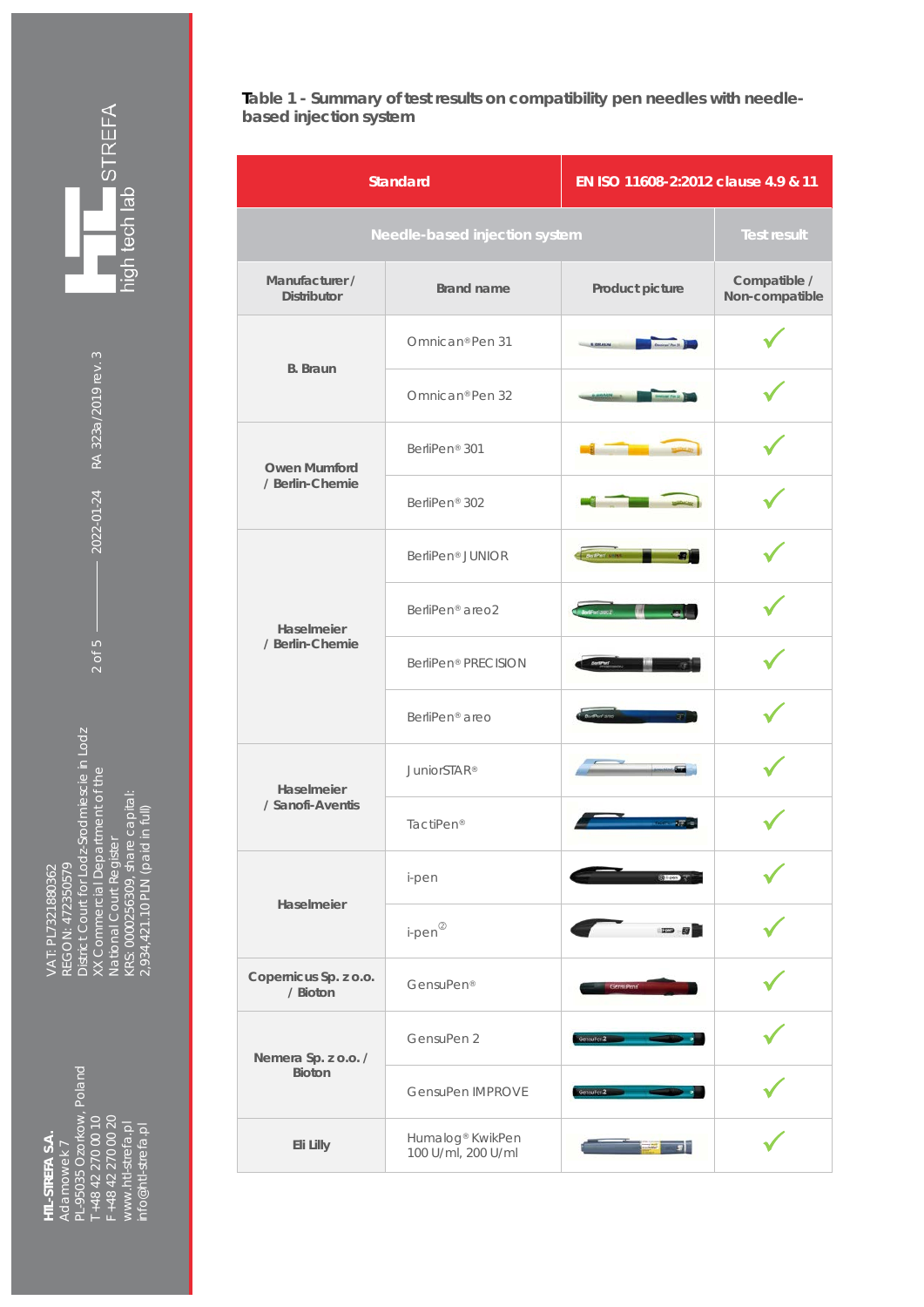VAT: PL7321880362<br>REGON: 472350579<br>District Court for Lodz-Srodmiescie in Lodz<br>XX Commercial Department of the<br>National Court Register<br>KRS: 0000256309, share capital:<br>2,934,421.10 PLN (paid in full) District Court for Lodz-Srodmiescie in Lodz XX Commercial Department of the KRS: 0000256309, share capital: 2,934,421.10 PLN (paid in full) National Court Register REGON: 472350579 VAT: PL7321880362

**HTL-STREFA S.A.**  Adamowek 7

HTL-STREFA S.A. Adamowek 7 PL-95035 Ozorkow, Poland T +48 42 270 00 10 F +48 42 270 00 20 [www.htl-strefa.pl](http://www.htl-strefa.pl/) [info@htl-strefa.pl](mailto:info@htl-strefa.pl)

PL-95035 Ozorkow, Poland<br>T +48 42 270 00 10<br>F +48 42 270 00 10<br>www.htl.strefa.pl<br>info@htl-strefa.pl

 $-2022-01-24$  RA 323a/2019 rev. 3 3 of 5  $\longrightarrow$  2022-01-24 RA 323a/2019 rev. 3

**NOVEL STREFA**<br>high tech lab

|                     | HumaPen <sup>®</sup> Ergo           |                                                                                                                                                                                                                                                                                                                                                                                                         |  |
|---------------------|-------------------------------------|---------------------------------------------------------------------------------------------------------------------------------------------------------------------------------------------------------------------------------------------------------------------------------------------------------------------------------------------------------------------------------------------------------|--|
|                     | HumaPen® Ergo II                    |                                                                                                                                                                                                                                                                                                                                                                                                         |  |
|                     | HumaPen® LUXURA                     |                                                                                                                                                                                                                                                                                                                                                                                                         |  |
|                     | HumaPen® LUXURA<br>HD               |                                                                                                                                                                                                                                                                                                                                                                                                         |  |
|                     | HumaPen <sup>®</sup> MEMOIR         | $=$ $\Theta$ nt                                                                                                                                                                                                                                                                                                                                                                                         |  |
|                     | HumaPen <sup>®</sup> savvio         | $\Delta$ <sub>yetta</sub> $\Box$ 5                                                                                                                                                                                                                                                                                                                                                                      |  |
|                     | Humulin <sup>®</sup> N Pen 100U/ml  | $\left[\frac{1}{2} + \frac{1}{2} + \frac{1}{2} + \frac{1}{2} + \frac{1}{2} + \frac{1}{2} + \frac{1}{2} + \frac{1}{2} + \frac{1}{2} + \frac{1}{2} + \frac{1}{2} + \frac{1}{2} + \frac{1}{2} + \frac{1}{2} + \frac{1}{2} + \frac{1}{2} + \frac{1}{2} + \frac{1}{2} + \frac{1}{2} + \frac{1}{2} + \frac{1}{2} + \frac{1}{2} + \frac{1}{2} + \frac{1}{2} + \frac{1}{2} + \frac{1}{2} + \frac{1}{2} + \frac$ |  |
|                     | βyetta <sup>®</sup> Pen             |                                                                                                                                                                                                                                                                                                                                                                                                         |  |
|                     | ABASAGLAR® KwikPen®<br>100 Units/mL | <b>SERVICE</b><br><b>BY A</b>                                                                                                                                                                                                                                                                                                                                                                           |  |
|                     | Saline KwikPen™                     |                                                                                                                                                                                                                                                                                                                                                                                                         |  |
|                     | Forteo® 20 µg/80µl                  | $\sim$<br><b>Garden</b>                                                                                                                                                                                                                                                                                                                                                                                 |  |
| <b>Novo Nordisk</b> | FlexPen®                            | and of Summer in                                                                                                                                                                                                                                                                                                                                                                                        |  |
|                     | FlexTouch <sup>®</sup>              |                                                                                                                                                                                                                                                                                                                                                                                                         |  |
|                     | NovoLet <sup>®</sup>                | $\mathbf{D}$                                                                                                                                                                                                                                                                                                                                                                                            |  |
|                     | NovoPen <sup>®</sup> 3              | <b>SI 63.</b>                                                                                                                                                                                                                                                                                                                                                                                           |  |
|                     | NovoPen® 4                          | $\bullet$                                                                                                                                                                                                                                                                                                                                                                                               |  |
|                     | NovoPen® 5                          | $ C_{22}$<br><b>PERSONAL</b>                                                                                                                                                                                                                                                                                                                                                                            |  |
|                     | NovoPen Echo®                       | $\frac{1}{2}$ $\frac{1}{2}$ $\frac{1}{2}$ $\frac{1}{2}$ $\frac{1}{2}$ $\frac{1}{2}$ $\frac{1}{2}$ $\frac{1}{2}$ $\frac{1}{2}$ $\frac{1}{2}$ $\frac{1}{2}$ $\frac{1}{2}$ $\frac{1}{2}$ $\frac{1}{2}$ $\frac{1}{2}$ $\frac{1}{2}$ $\frac{1}{2}$ $\frac{1}{2}$ $\frac{1}{2}$ $\frac{1}{2}$ $\frac{1}{2}$ $\frac{1}{2}$                                                                                     |  |
|                     | NovoPen <sup>®</sup> Junior         | <b>Company Strategy</b>                                                                                                                                                                                                                                                                                                                                                                                 |  |
|                     | Xultophy®                           |                                                                                                                                                                                                                                                                                                                                                                                                         |  |
|                     | Victoza <sup>®</sup> 6mg/ml         |                                                                                                                                                                                                                                                                                                                                                                                                         |  |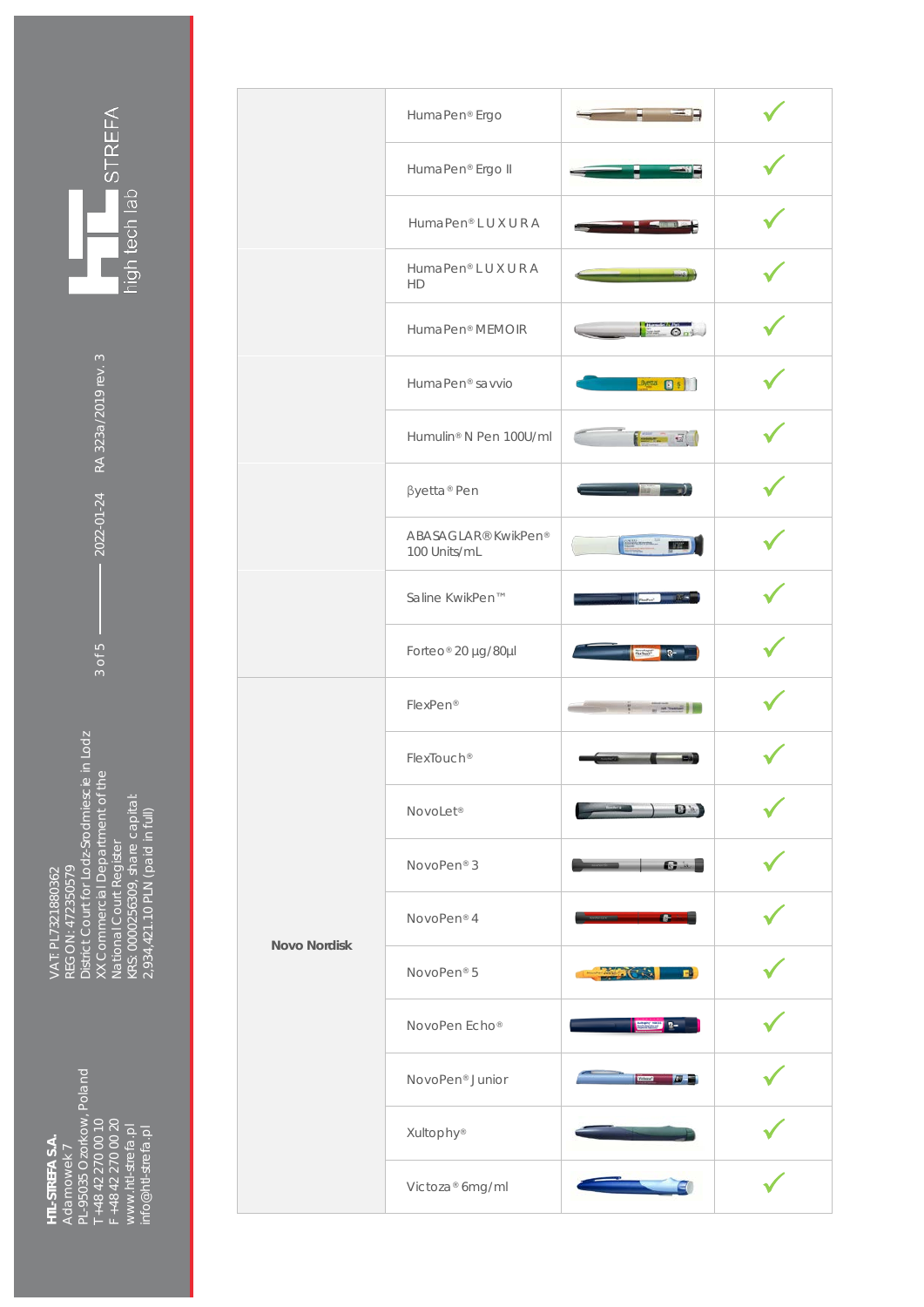

4 of 5  $\longrightarrow$  2022-01-24 RA 323a/2019 rev. 3

 $-2022-01-24$  RA 323a/2019 rev. 3

VAT: PL7321880362<br>REGON: 472350579<br>District Court for Lodz-Srodmiescie in Lodz<br>XX Commercial Department of the<br>National Court Register<br>KRS: 0000256309, share capital:<br>2,934,421.10 PLN (paid in full) District Court for Lodz-Srodmiescie in Lodz XX Commercial Department of the KRS: 0000256309, share capital: 2,934,421.10 PLN (paid in full) National Court Register REGON: 472350579 VAT: PL7321880362

Adamowek 7<br>PL-95035 Ozorkow, Poland<br>T +48 42 270 00 10<br>F +48 42 270 00 20 PL-95035 Ozorkow, Poland www.htl-strefa.pl<br>info@htl-strefa.pl T +48 42 270 00 10 F +48 42 270 00 20 [www.htl-strefa.pl](http://www.htl-strefa.pl/) [info@htl-strefa.pl](mailto:info@htl-strefa.pl) HTL-STREFA S.A. **HTL-STREFA S.A.**  Adamowek 7

|                                     | Tresiba® FlexTouch®<br>200 units/mL                        |                             |  |
|-------------------------------------|------------------------------------------------------------|-----------------------------|--|
|                                     | Levemir <sup>®</sup> InnoLet <sup>®</sup><br>100 units/ml  | Autopca                     |  |
| <b>Owen Mumford</b>                 | Autopen <sup>®</sup> 24<br>3.0 ml x 1 unit 1-21 units      |                             |  |
|                                     | Autopen <sup>®</sup> 24<br>$3.0$ ml x 2 units 2-42 units   |                             |  |
|                                     | Autopen <sup>®</sup> Classic<br>3.0 ml x 1 unit 1-21 units | - 60                        |  |
|                                     | Autopen <sup>®</sup> Classic<br>3.0 ml x 2 units 2-42units |                             |  |
| Sanofi-Aventis                      | <b>ClikSTAR®</b>                                           |                             |  |
|                                     | OptiPen <sup>®</sup> Pro1                                  | $\sigma$ . $\Box$           |  |
|                                     | OptiPen <sup>®</sup> Pro2                                  | Lenis Strike (1)            |  |
|                                     | SoloSTAR <sup>®</sup>                                      | <b>Source 20mg</b>          |  |
|                                     | Lantus® SoloStar®<br>100 units/mL                          |                             |  |
|                                     | Lyxumia <sup>®</sup> 20 µg                                 | $\overline{\mathbf{u}}$     |  |
| Ypsomed                             | ypsopen®                                                   |                             |  |
| Ypsomed /<br>Фармстандарт           | <b>БиоматикПен®</b>                                        | Paregon <sup>2</sup>        |  |
| Ypsomed<br>/ Tonghua Dongbao        | Gansulin Pen                                               |                             |  |
| Ypsomed<br>/ Polfa Tarchomin        | Polhumin Pen                                               |                             |  |
| <b>BD</b> Medical                   | PuregonPen®                                                | 「部員                         |  |
| Gani Technology                     | Xiu Lin Pen                                                | $\frac{1}{2}$<br><b>MAG</b> |  |
| <b>PENDIQ</b>                       | pendiq                                                     | $\frac{1}{2}$               |  |
| Diamesco Co., Ltd.<br>/ pendiq GmbH | pendiq 2.0                                                 | (Diversit)                  |  |